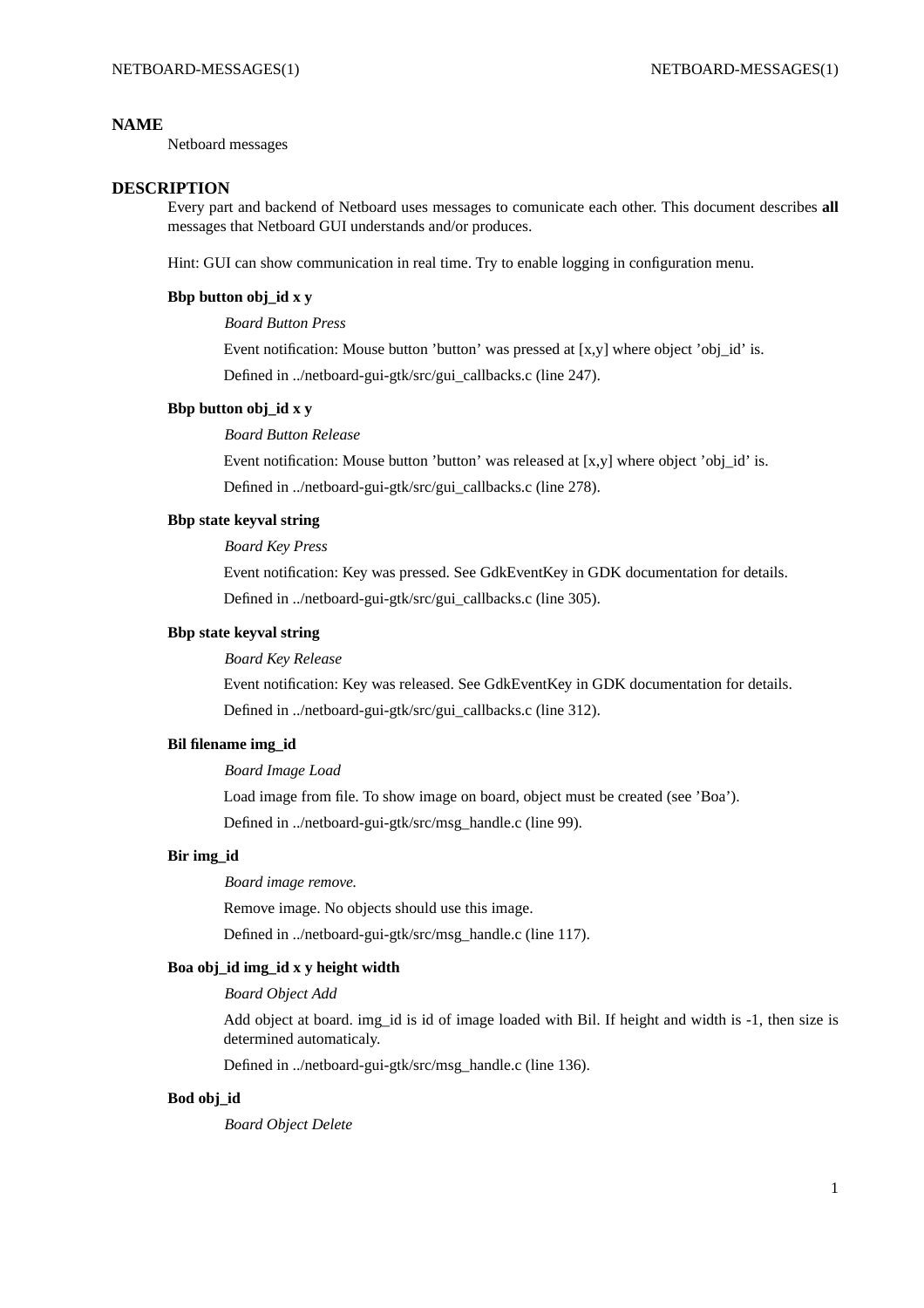Remove object from board.

Defined in ../netboard-gui-gtk/src/msg\_handle.c (line 158).

## **Bom obj\_id x y**

# *Board Object Move*

Move object to new [x, y]. Don't forget to update board with 'Bu'.

Defined in ../netboard-gui-gtk/src/msg\_handle.c (line 173).

# **Bp is\_visible percentage text**

#### *Board Statusbar Progresbar*

Set progresbar in statusbar. If 'is\_visible' is zero, progressbar is hidden. Filled part is given in percents as 'percentage'.

Defined in ../netboard-gui-gtk/src/msg\_handle.c (line 230).

### **Br**

## *Board Remove*

Remove everything from board. All objects, all images. Defined in ../netboard-gui-gtk/src/msg\_handle.c (line 277).

# **Bsc is\_visible icon text**

*Board Statusbar Clock* Set statusbar clock (secondary text at right). If Defined in ../netboard-gui-gtk/src/msg\_handle.c (line 211).

#### **Bss value**

*Board Statusbar Semaphore*

Set semaphore lights. Lights are binary representation of value, e.g. 2 means green on and red off. Defined in ../netboard-gui-gtk/src/msg\_handle.c (line 249).

# **Bst text**

*Board Statusbar Text* Set statusbar text to 'text'. Defined in ../netboard-gui-gtk/src/msg\_handle.c (line 195).

# **Bu**

*Board Update* Just redraw board. Defined in ../netboard-gui-gtk/src/msg\_handle.c (line 267).

#### **C message\_body**

### *Chat*

Send or display normal chat message. Defined in ../netboard-gui-gtk/src/msg\_handle.c (line 50).

### **Gc**

*Game Check*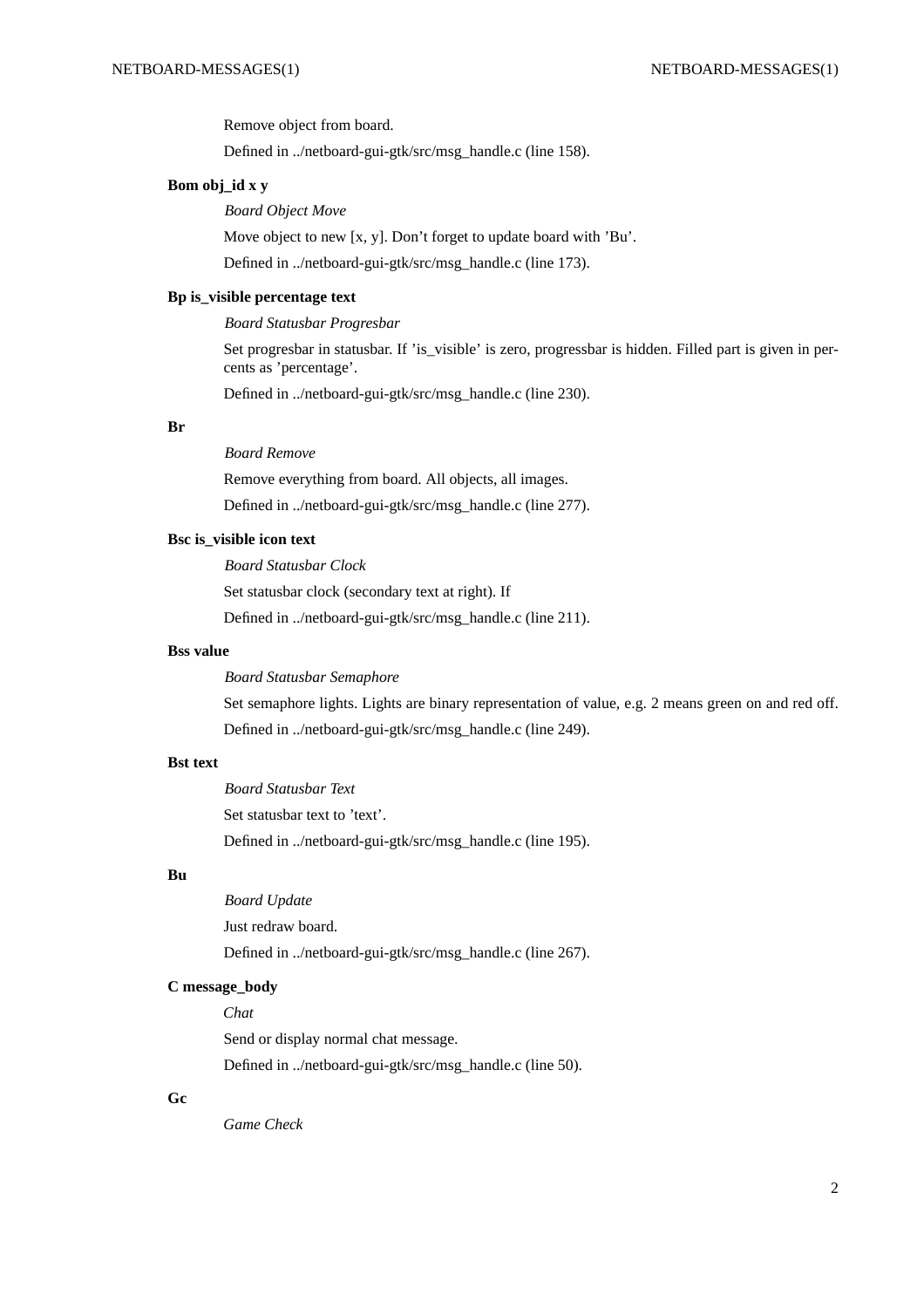Check player roles and allow/deny game start. Defined in ../netboard-gui-gtk/src/session.c (line 970).

## **Go**

*Game Over* Notify game backend about game over. Defined in ../netboard-gui-gtk/src/session.c (line 328).

# **Gs**

*Game Start*

Start game notification.

Defined in ../netboard-gui-gtk/src/session.c (line 297).

## **Oa cat mod opt value**

*Option Add*

If given option does not exist, set it to 'value'. This is good for loading default values.

Defined in ../netboard-gui-gtk/src/msg\_handle.c (line 320).

## **Odc update**

#### *Option Dialog Close*

Option dialog has been closed. If 'update' is 1, ok button has been pressed and configuration has been changed.

Defined in ../netboard-gui-gtk/src/msg\_handle.c (line 432).

#### **Odo category module window\_title fields...**

*Option Dialog Open*

Shows dialog with given fields. Number of 'fields' is unlimited, but there is no scrollbar in dialog.

Type of fields is determined by first character of its label.

See documentation for details.

Defined in ../netboard-gui-gtk/src/msg\_handle.c (line 421).

#### **Og cat mod opt value**

*Option Get*

Request for value of given option. Option database will reply with 'Or'.

Defined in ../netboard-gui-gtk/src/msg\_handle.c (line 365).

### **Or cat mod opt value**

## *Option Reply*

Option database will send this message as answer to 'Og'. 'value' can be string or integer if option exists. If option is not found,

Defined in ../netboard-gui-gtk/src/msg\_handle.c (line 379).

### **Os cat mod opt value**

*Option Set*

Set given option to 'value'. 'value' can be integer or string.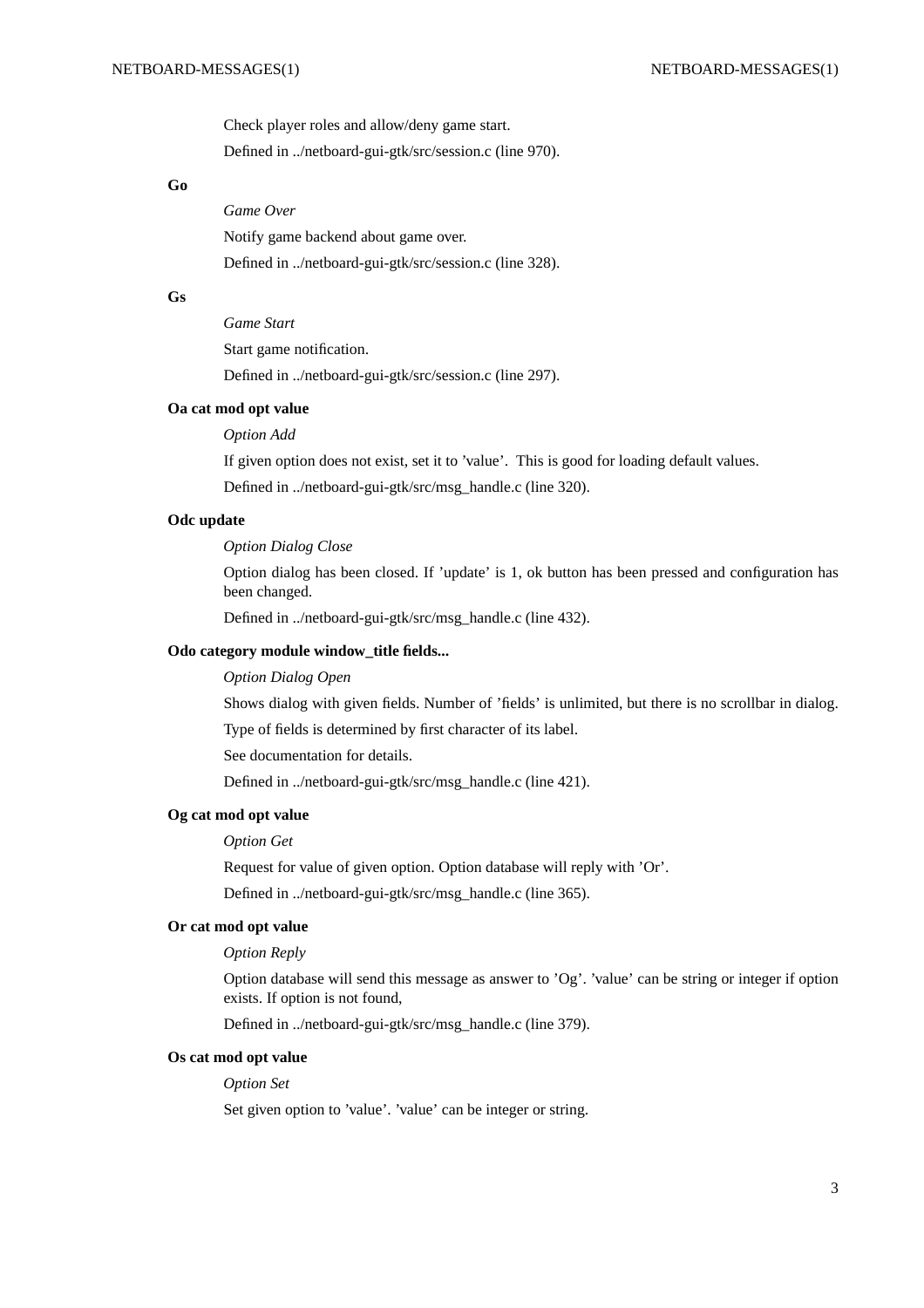Defined in ../netboard-gui-gtk/src/msg\_handle.c (line 338).

## **Ou cat mod opt**

*Option Unset*

Remove given option from database.

Defined in ../netboard-gui-gtk/src/msg\_handle.c (line 303).

## **Pc address conn\_state**

*Player Connection state*

Update player's connection state. It is just string shown in playerlist. Intended to show ping or something like that.

Defined in ../netboard-gui-gtk/src/msg\_handle.c (line 562).

#### **Pg address**

### *Player Get*

Request for player info. Player list will reply with 'Pi' message.

Defined in ../netboard-gui-gtk/src/msg\_handle.c (line 579).

#### **Pi address nick role score conn\_state**

*Player Info*

Update player info. All values are strings.

Defined in ../netboard-gui-gtk/src/msg\_handle.c (line 495).

# **Pj address**

*Player Join*

Player has joined to the game.

Defined in ../netboard-gui-gtk/src/msg\_handle.c (line 460).

#### **Pl**

# *Player List*

Request for info about all players in game. Player list will reply with seqence of messages 'Plb', 'Pi', 'Pi', ..., 'Ple'.

Defined in ../netboard-gui-gtk/src/msg\_handle.c (line 605).

## **Pn address nick**

*Player Nick*

Update player's nickname.

Defined in ../netboard-gui-gtk/src/msg\_handle.c (line 514).

## **Pp address**

*Player Part*

Player has left the game.

Defined in ../netboard-gui-gtk/src/msg\_handle.c (line 478).

#### **Pr address role**

*Player Role*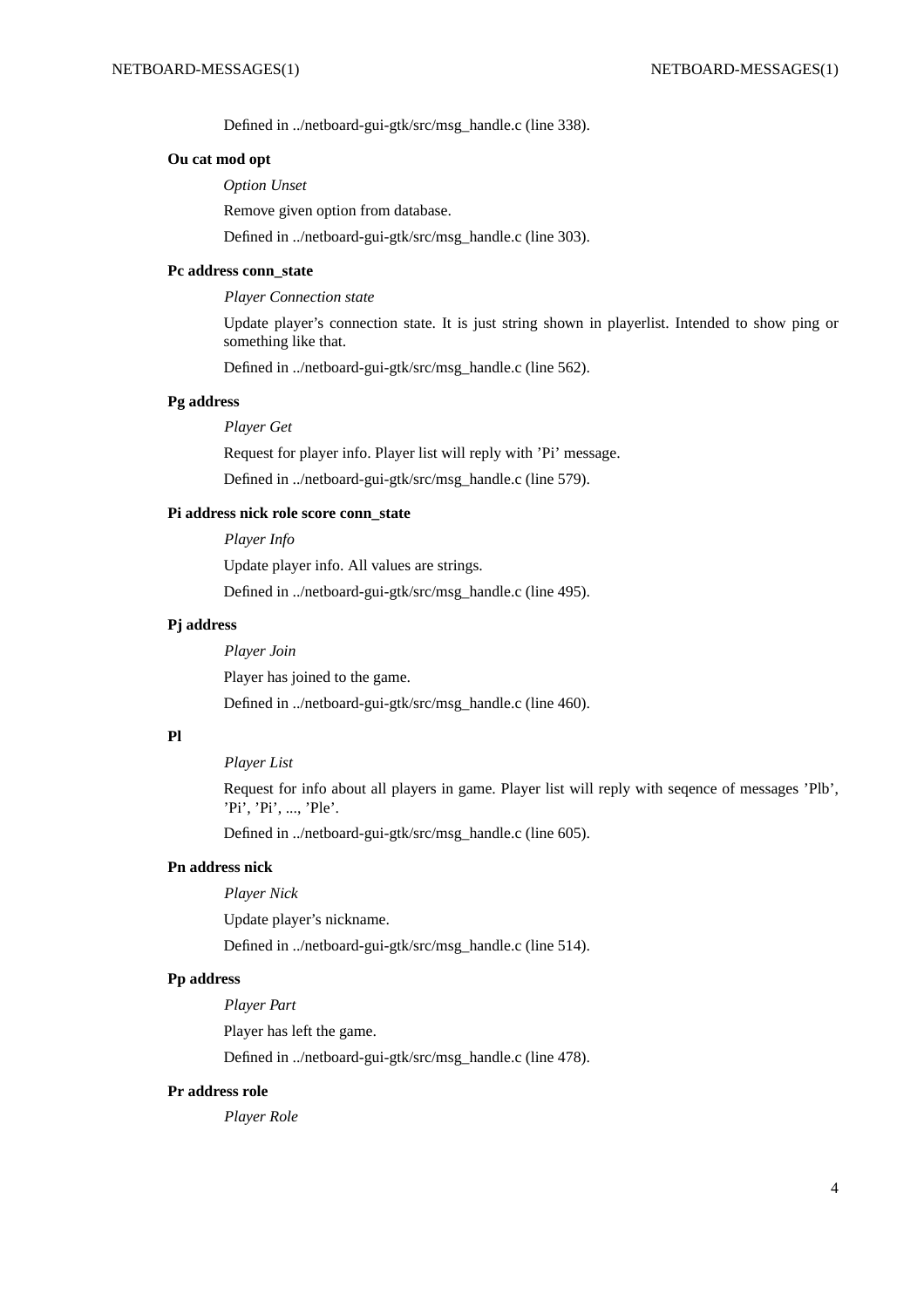Update player role. Defined in ../netboard-gui-gtk/src/msg\_handle.c (line 530).

#### **Ps address score**

*Player Score* Update player's score. Defined in ../netboard-gui-gtk/src/msg\_handle.c (line 546).

#### **Sc description time state\_id state\_parameter**

*State Changed* Notification, that peer has changed it's state. Defined in ../netboard-gui-gtk/src/msg\_handle.c (line 671).

## **Sga**

*Session Game Allow* Game start allowed. Defined in ../netboard-gui-gtk/src/msg\_handle.c (line 838).

# **Sgd**

*Session Game Deny* Game start denied Defined in ../netboard-gui-gtk/src/msg\_handle.c (line 851).

### **Sgl**

*Session Game Loaded* Notify, that game has been successfuly loaded. Defined in ../netboard-gui-gtk/src/msg\_handle.c (line 824).

## **Sgo**

*Session Game Over* Game over. Defined in ../netboard-gui-gtk/src/msg\_handle.c (line 885).

#### **Sgr roles**

*Session Game Roles* List of valid player roles. Observer is added automaticaly. Defined in ../netboard-gui-gtk/src/msg\_handle.c (line 868).

# Si description glob time glob state glob game player state player state param player role **my\_addr my\_role**

*Session Info* Player's state. Reply to "Sq". Defined in ../netboard-gui-gtk/src/msg\_handle.c (line 734).

## **Sof**

*Status OFfline*